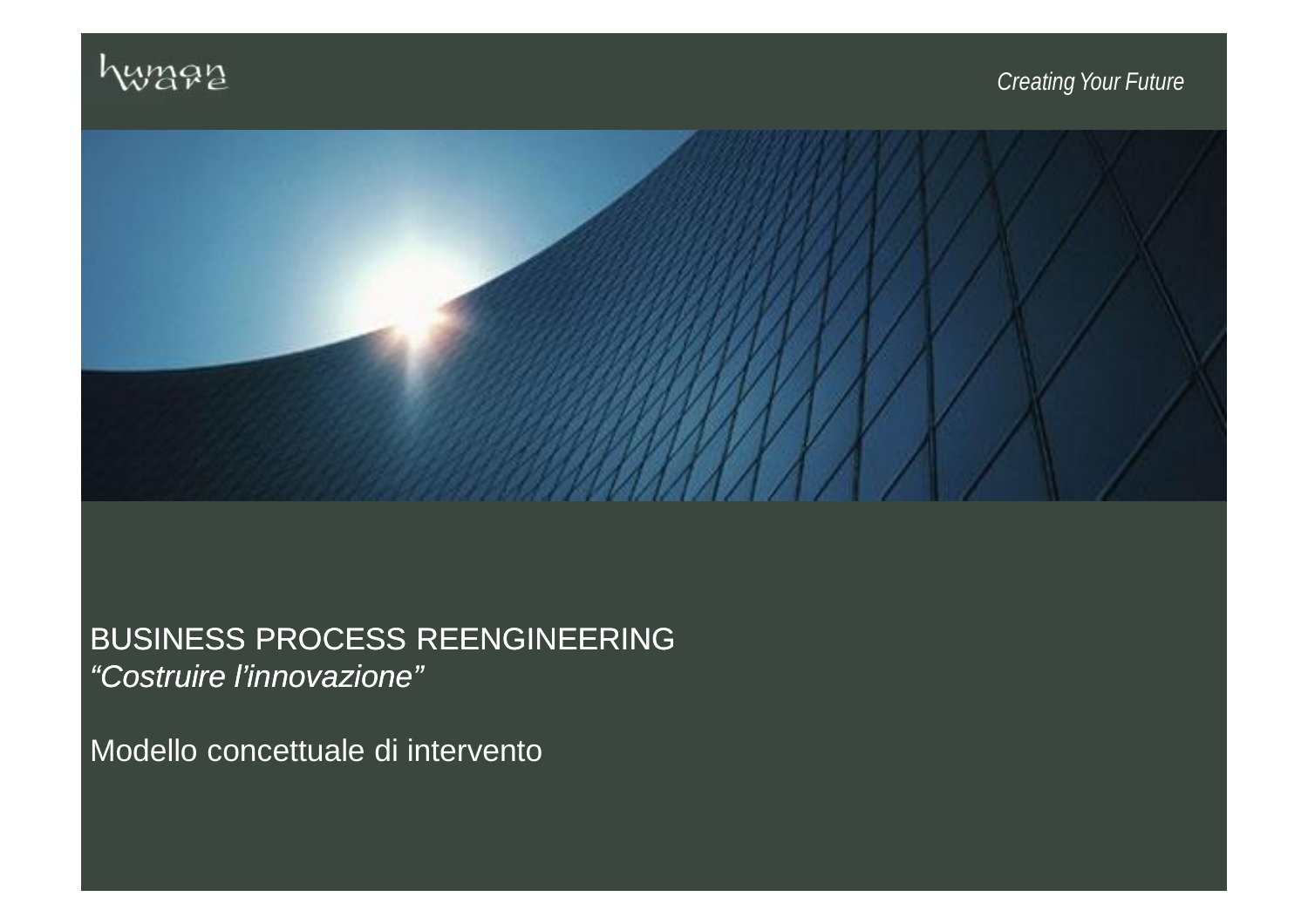

#### Percorso Metodologico



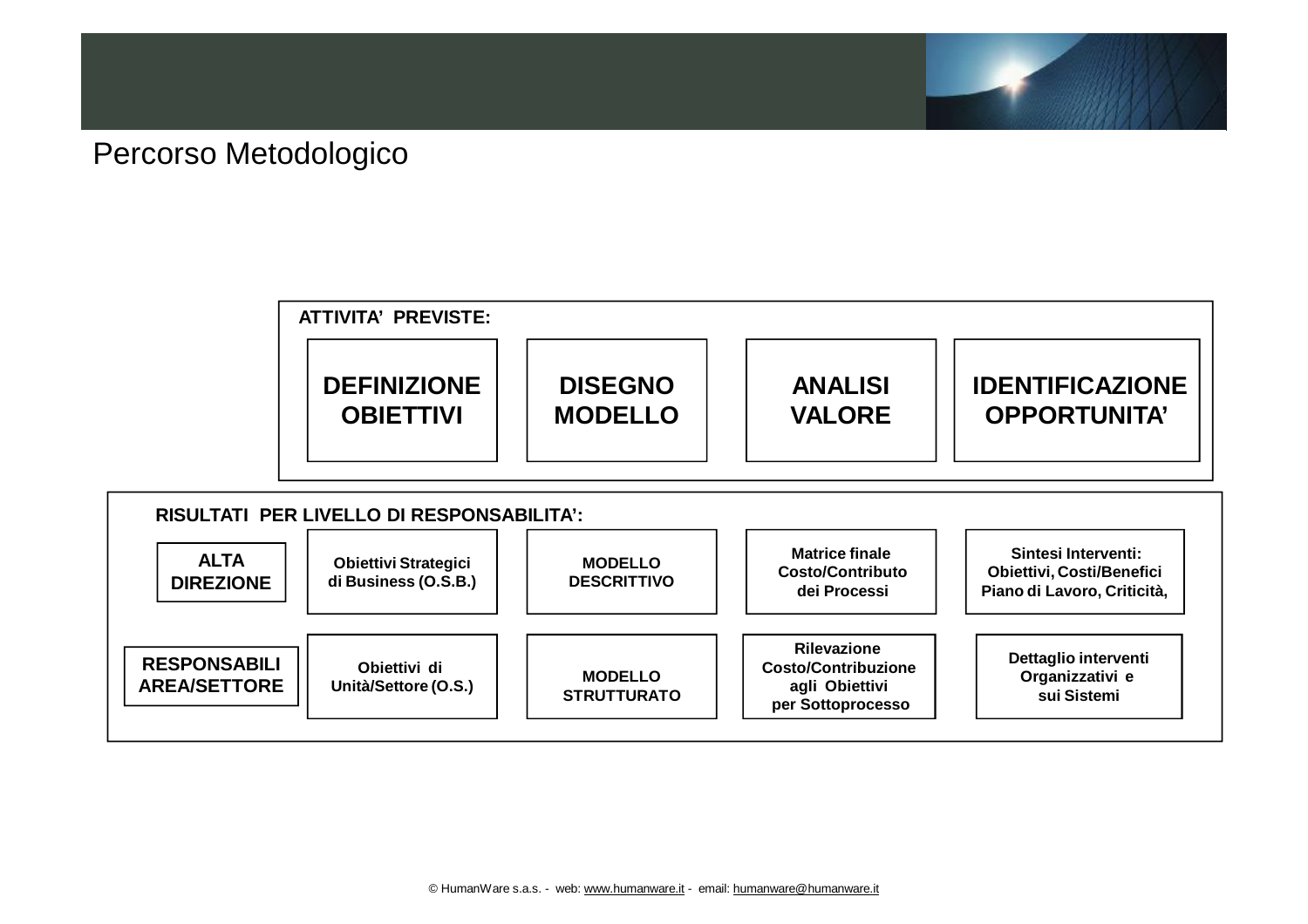

### Definizione Obiettivi

| <b>ATTIVITA' PREVISTE:</b> |                |                |                      |
|----------------------------|----------------|----------------|----------------------|
| <b>DEFINIZIONE</b>         | <b>DISEGNO</b> | <b>ANALISI</b> | <b>IDENTIFIC.</b>    |
| <b>OBIETTIVI</b>           | <b>MODELLO</b> | <b>VALORE</b>  | <b>IOPPORTUNITA'</b> |

|                                            | <b>INPUT</b>                                                                                                                                                                                      | <b>OUTPUT</b>                                                                                                                                                                                                 |
|--------------------------------------------|---------------------------------------------------------------------------------------------------------------------------------------------------------------------------------------------------|---------------------------------------------------------------------------------------------------------------------------------------------------------------------------------------------------------------|
| <b>ALTA</b><br><b>DIREZIONE</b>            | <b>MISSIONE AZIENDALE</b><br><b>STRATEGIE AZIENDALI</b><br>OBIETTIVI A BREVE, MEDIO E<br><b>LUNGO TERMINE</b>                                                                                     | OBIETTIVI AZIENDALI DA<br>CONSEGUIRE (GOALS)<br>A M/B/L TERMINE<br>ES.: AUMENTARE LA QUOTA<br><b>DI MERCATO</b>                                                                                               |
|                                            |                                                                                                                                                                                                   |                                                                                                                                                                                                               |
| <b>RESPONSABILI</b><br><b>AREA/SETTORE</b> | OBIETTIVI DI AREA/SETTORE<br>PER ATTUARE LESTRATEGIE<br>AZIENDALI E ØONSEGUIRE<br>I GOALS AM/B/L TERMINE<br>ES.: RIDUZIONE COSTI,<br><b>AUMENTO FLESSIBILITA',</b><br>MIGLIOR SERVIZIO AL CLIENTE | OBIETTIVI OPERATIVI DI<br>RIPROGETTAZIONE/ESECUZIONE<br>ES.: RIPROGETTAZIONE ED<br>ATTUAZIONE:<br>- NUOVA STRUTTURA COSTI,<br>- FLESSIBILITA' ALLA DOMANDA,<br>-RISPOSTA AL CLIENTE PIU'<br><b>TEMPESTIVA</b> |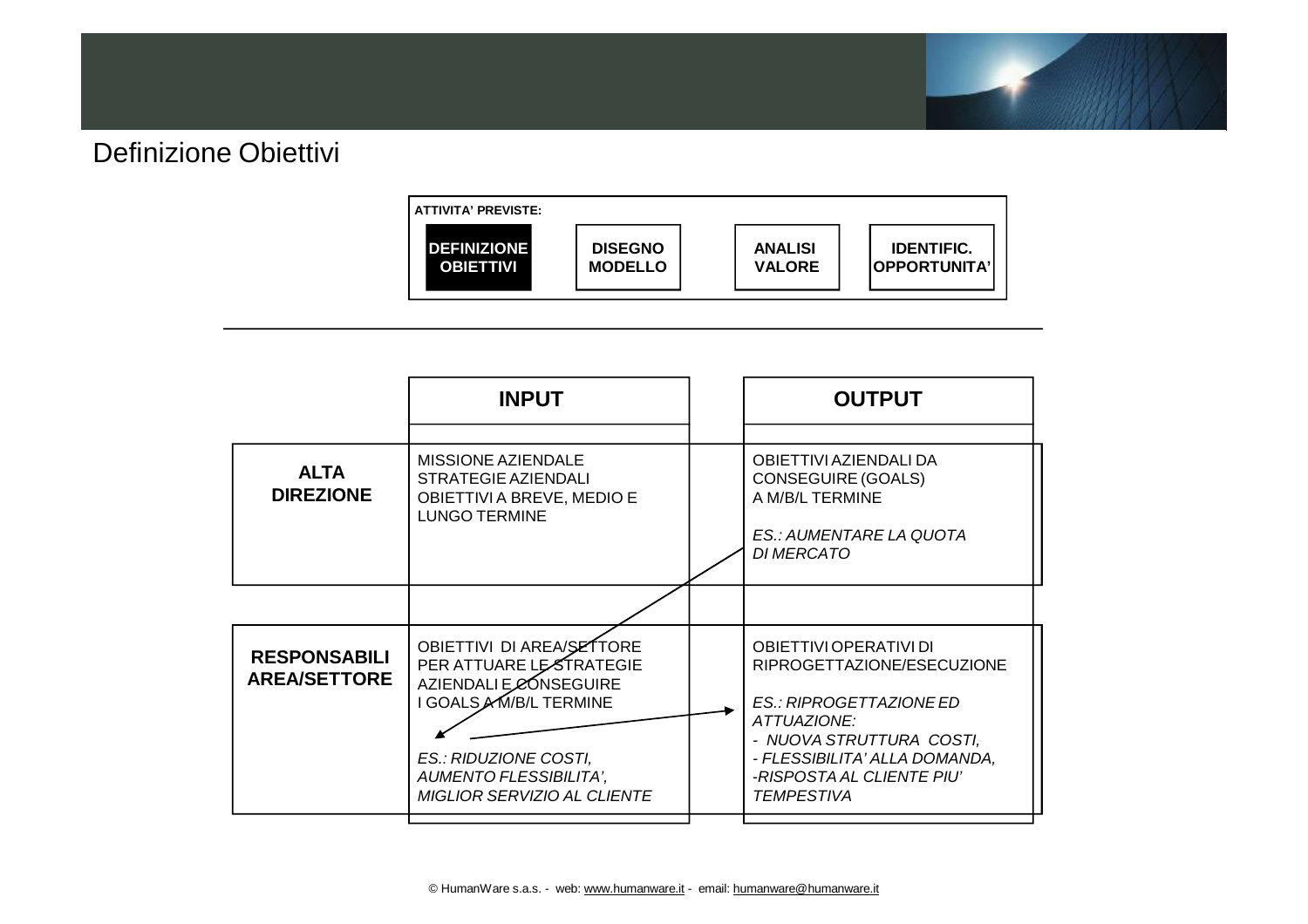

## Disegno del Modello

| ATTIVITA' PREVISTE:  |                |                |                     |
|----------------------|----------------|----------------|---------------------|
| <b>IDEFINIZIONEI</b> | <b>DISEGNO</b> | <b>ANALISI</b> | <b>IDENTIFIC.</b>   |
| <b>OBIETTIVI</b>     | <b>MODELLO</b> | <b>VALORE</b>  | <b>OPPORTUNITA'</b> |

|                                            | <b>INPUT</b>                                                                                   | <b>OUTPUT</b>                                                                                                                                                                                                     |
|--------------------------------------------|------------------------------------------------------------------------------------------------|-------------------------------------------------------------------------------------------------------------------------------------------------------------------------------------------------------------------|
| <b>ALTA</b><br><b>DIREZIONE</b>            | DEFINIZIONE:<br>- PROCESSI STRATEGICI<br>- RISORSE STRATEGICHE                                 | MODELLO DESCRITTIVO DEI<br><b>PROCESSI:</b><br>- DI DIREZIONE<br>-- ALTA DIREZIONE<br>-- PIANIFICAZIONE E<br><b>CONTROLLO</b><br>-- FINANZA<br>- OPERATIVI (PRODUZIONE)<br>- DI SUPPORTO (AMM./MKT,)              |
| <b>RESPONSABILI</b><br><b>AREA/SETTORE</b> | ELENCO DEI PROCESSI<br><b>ORGANIGRAMMA</b><br><b>MANSIONI / FUNZIONI</b><br><b>FLOW CHARTS</b> | <b>MODELLO STRUTTURATO E DI</b><br>DETTAGLIO DEI PROCESSI E<br><b>DELLE INTERRELAZIONI</b><br><b>SECONDO VISTE:</b><br>- FUNZIONALI<br>- DEL FLUSSO INFORMATIVO<br>- DELL'ORGANIZZAZIONE<br>- DELLE RISORSE UMANE |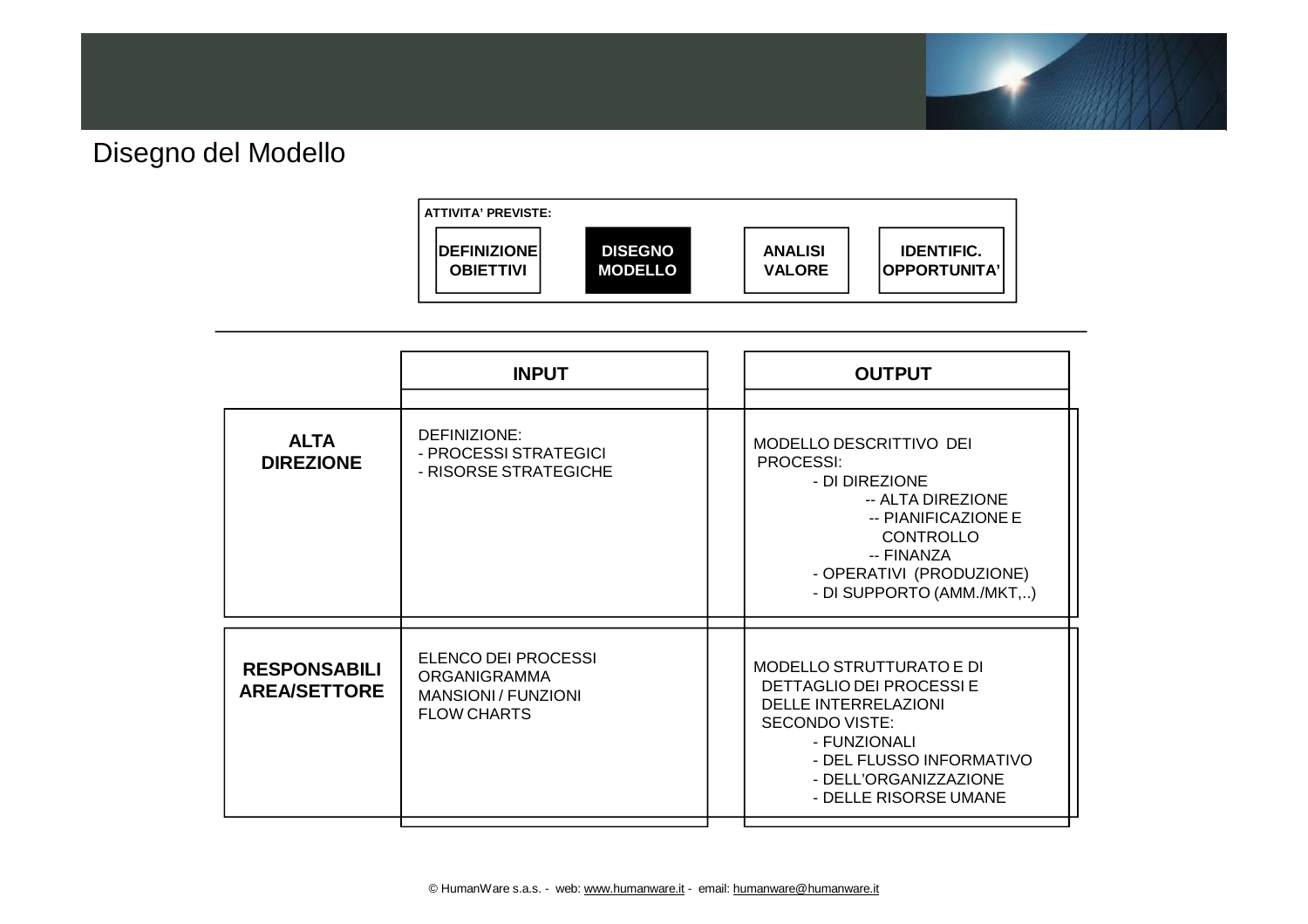

#### Analisi del Valore



| MODELLO DESCRITTIVO DEI PROCESSI<br>ORGANIGRAMMA<br>CONTO ECONOMICO E STATO<br><b>PATRIMONIALE</b><br>SRUTTURA CENTRI DI COSTO/VOCI DI<br>MODELLO STRUTTURATO PROCESSI                                         | PROCESSI/SOTTOPROCESSI/COSTO<br>- DI DIREZIONE AZIENDALE<br>- OPERATIVI<br>-DI SUPPORTO<br>COSTO/CONTRIBUTO PER                                                                                                                                                                                                                                                                          |
|----------------------------------------------------------------------------------------------------------------------------------------------------------------------------------------------------------------|------------------------------------------------------------------------------------------------------------------------------------------------------------------------------------------------------------------------------------------------------------------------------------------------------------------------------------------------------------------------------------------|
|                                                                                                                                                                                                                |                                                                                                                                                                                                                                                                                                                                                                                          |
|                                                                                                                                                                                                                | PROCESSO/SOTTOPROCESSO (DI<br>DIREZIONE, OPERATIVO, DI<br>SUPPORTO)                                                                                                                                                                                                                                                                                                                      |
| <b>OBIETTIVI AZIENDALI</b><br>ASSEGNAZIONE AD OGNI PROCESSO<br><b>DESCRITTO</b><br>(DI DIREZIONE, OPERATIVO, DI<br>SUPPORTO) DELLA<br>CONTRIBUZIONE AL RAGGIUNGIMENTO<br>OBIETTIVI (ALTA, M EDIA. BASSA, IN %) | MATRICE PROCESSI/CONTRIBUTO<br><b>AGLI OBIETTIVI</b><br>MATRICE PROCESSI OPERATIVI P1,<br>P <sub>2</sub> , P <sub>3</sub> , P <sub>4</sub> :<br><b>P1</b><br><b>AREA ATTENZIONE</b><br>alto<br><b>AREA INVESTIMENTI</b><br><b>P3</b><br><b>CONTRIBUTO</b><br><b>AREA MANTENIMENTO</b><br><b>P4</b><br><b>AREA RIDUZIONE COSTI</b><br><b>P2</b><br>basso<br><b>COSTO</b><br>alto<br>basso |
|                                                                                                                                                                                                                |                                                                                                                                                                                                                                                                                                                                                                                          |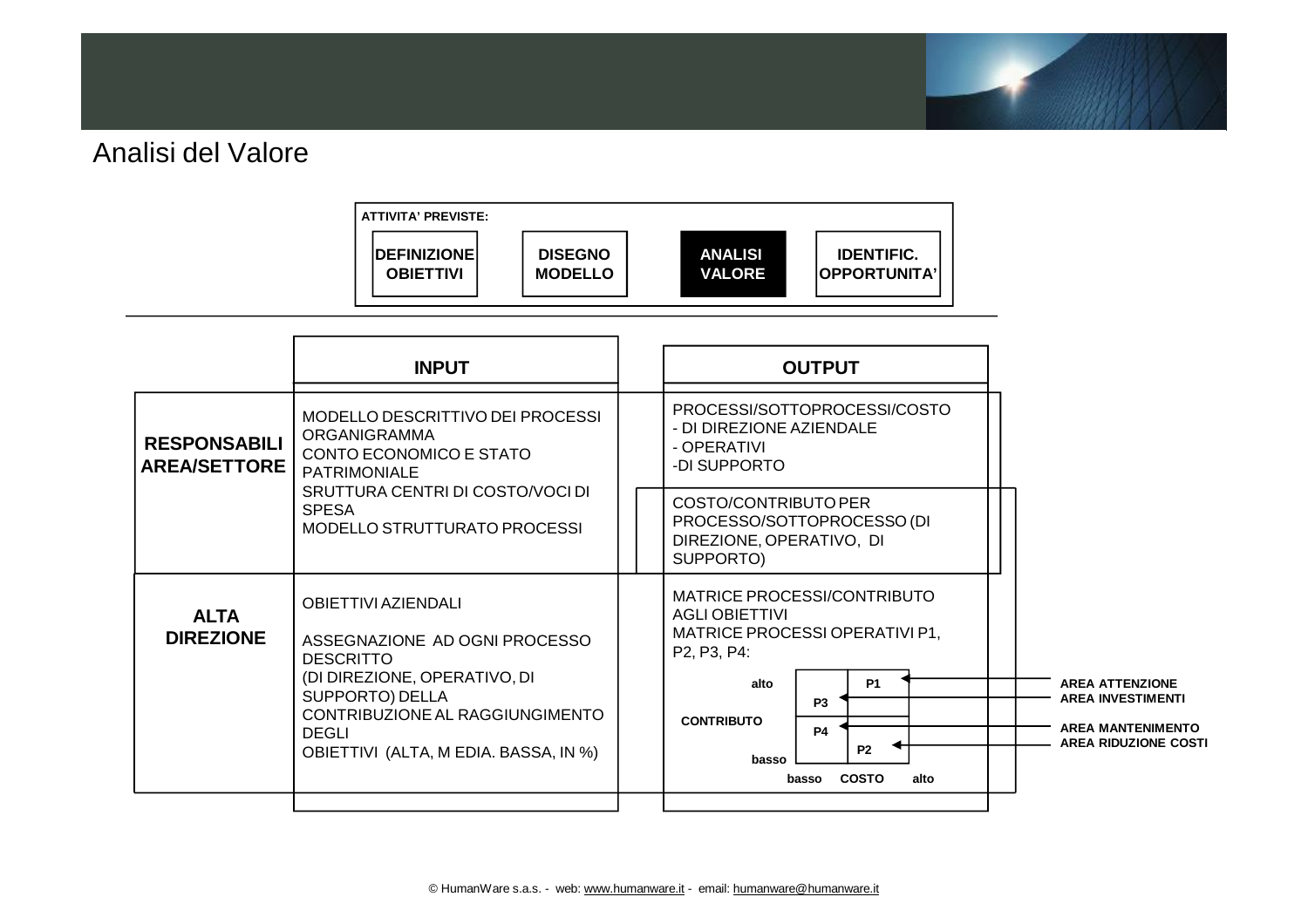

## Identificazione Opportunità



|                                            | <b>INPUT</b>                                                                                                                                                                                                                                               | <b>OUTPUT</b>                                                                                                                                                                                                                                                                                                                                                                                                                                                       |
|--------------------------------------------|------------------------------------------------------------------------------------------------------------------------------------------------------------------------------------------------------------------------------------------------------------|---------------------------------------------------------------------------------------------------------------------------------------------------------------------------------------------------------------------------------------------------------------------------------------------------------------------------------------------------------------------------------------------------------------------------------------------------------------------|
| <b>RESPONSABILI</b><br><b>AREA/SETTORE</b> | <b>GOALS ED OBIETTIVI AZIENDALI</b><br>MATRICE PROCESSO/CONTRIBUZIONE<br>AGLI OBIETTIVI<br>MATRICE COSTO/CONTRIBUTO PRECESSI<br>PER TIPO<br>(DI DIREZIONE, OPERATIVI, DI SUPPORTO)<br>MODELLO DESCRITTIVO DEI PROCESSI<br>MODELLO STRUTTURATO DEI PROCESSI | ELENCO OPPORTUNITA' PER TIPO PROCESSO:<br>- DI DIREZIONE<br>- OPERATIVO<br>- DI SUPPOTO<br>PER OGNI OPPORTUNITA'/INTERVENTO PREVISTO:<br>- DESCRIZIONE ED OBIETTIVI DELL'INTERVENTO<br>- ELENCO PROCESSI/SOTTOPROCESSI COINVOLTI<br>-BENEFICI ATTESI IN TERMINI DI:<br>-- EFFICIENZA<br>-- EFFICACIA E FLESSIBILITA'<br>-- QUALITA'<br>- ANALISI COSTI/BENEFICI<br>- PIANO DI LAVORO E TEMPI D'ATTUAZIONE<br>- TEAM DI LAVORO DA PREVEDERE<br>- CRITICITA' E RISCHI |
| <b>ALTA</b><br><b>DIREZIONE</b>            |                                                                                                                                                                                                                                                            | <b>SINTESI INTERVENTI:</b><br>- MATRICE DI SINTESI COSTI/BENEFICI PER INTERVENTO<br>- DIAGRAMMA BENEFICI/ANNO DISTINGUENDO<br>PER INTERVENTI<br>-- STRATEGICI<br>-- TATTICI<br>-- OPERATIVI<br>SINTESI PER L'ALTA DIREZIONE                                                                                                                                                                                                                                         |